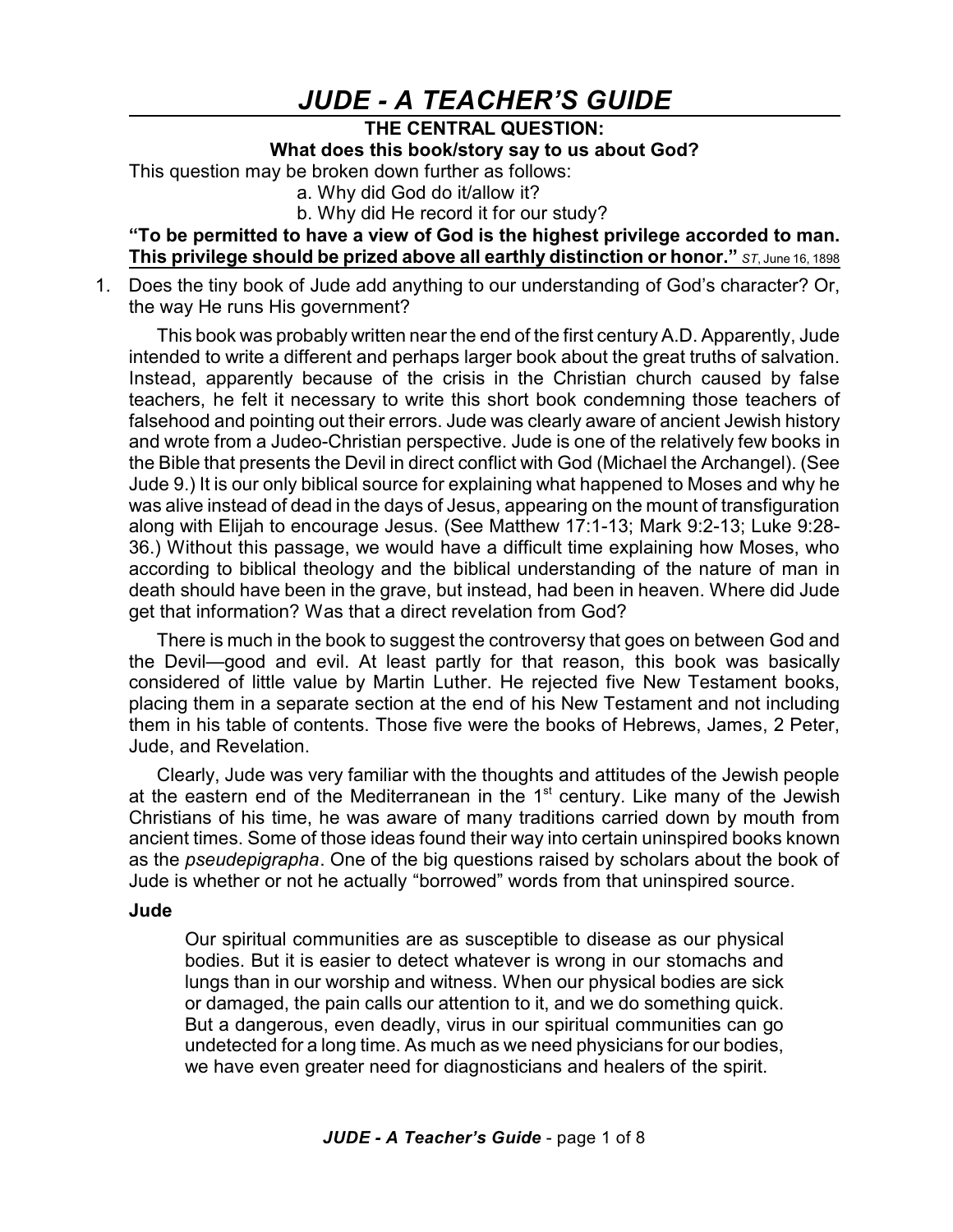Jude's letter to an early community of Christians is just such a diagnosis. It is all the more necessary in that those believers apparently didn't know anything was wrong, or at least not as desperately wrong as Jude points out.

There is far more, of course, to living in Christian community than protecting the faith against assault or subversion. Paranoia is as unhealthy spiritually as it is mentally. The primary Christian posture is, in Jude's words, "keeping your arms open and outstretched, ready for the mercy of our Master, Jesus Christ." All the same, energetic watchfulness is required. Jude's whistle-blowing has prevented many a disaster. (*The Message*, Introduction to Jude)

2. James MacKnight notes that although five of the General Epistles (James, 2 Peter, 2, 3 John, and Jude) were slow in being received into the New Testament canon by the early Church, it does not mean that they were viewed as forgeries; it rather showed that slow circulation of these epistles had not allowed them to be as quickly judged and proven authentic. This is because the New Testament church was extremely careful before accepting any book as canonical, and did in fact identify certain writings as forgeries. Westcott says, "As a general rule, quotations have a value positively, but not negatively: they may shew that a writing was received as authoritative, but it cannot fairly be argued from this fact alone that another which is not quoted was unknown or rejected as apocryphal."

> Another reason that the epistles of James, 2 Peter, 2 John, 3 John and Jude were not quickly recognized by the early Church was the brevity of these letters. This brevity gave them less attention during public readings, since they were not immediately recognized as circulatory letters. This circumstance accounts for their slow circulation and for them being omitted from some of the earliest translations of the Christian Scriptures and canons. Because of their slower circulation, they were much less referred to by the earliest church fathers, making it more difficult to establish their genuineness. However, apostolic authorship won their favor by the time the canon was officially closed.—Everett, *The Epistle of Jude*.

3. Who was Jude? Is he mentioned elsewhere in the Bible? (Matthew 13:55; Mark 6:3)

Many conservative scholars believe that the Jude who was the author of this book was probably the son of Joseph and younger brother of James, both of whom we would consider stepbrothers of Jesus. This is supported by the fact that he mentioned the name of James as if he expected everyone to know who James was. Acts 15 suggests that James, the oldest stepbrother of Jesus, may have acted as the "General Conference President" of the early church. (See Acts 15:13-21.)

Some modern critics believe this book was not written by Jude himself but was written in Jude's name by one of his close associates or followers.

4. Why are the writings of Jude so much like the writings of Peter? Who do you think wrote first? Did one of these authors borrow from the other? Compare Jude 4-18 with 2 Peter 2:1-3:3. An estimated 90% of the writings in Mark are in either Matthew or Luke. Compare 2 Kings 19 and Isaiah 37. See also Isaiah 2:2-4 and Micah 4:2-3; Isaiah 36:1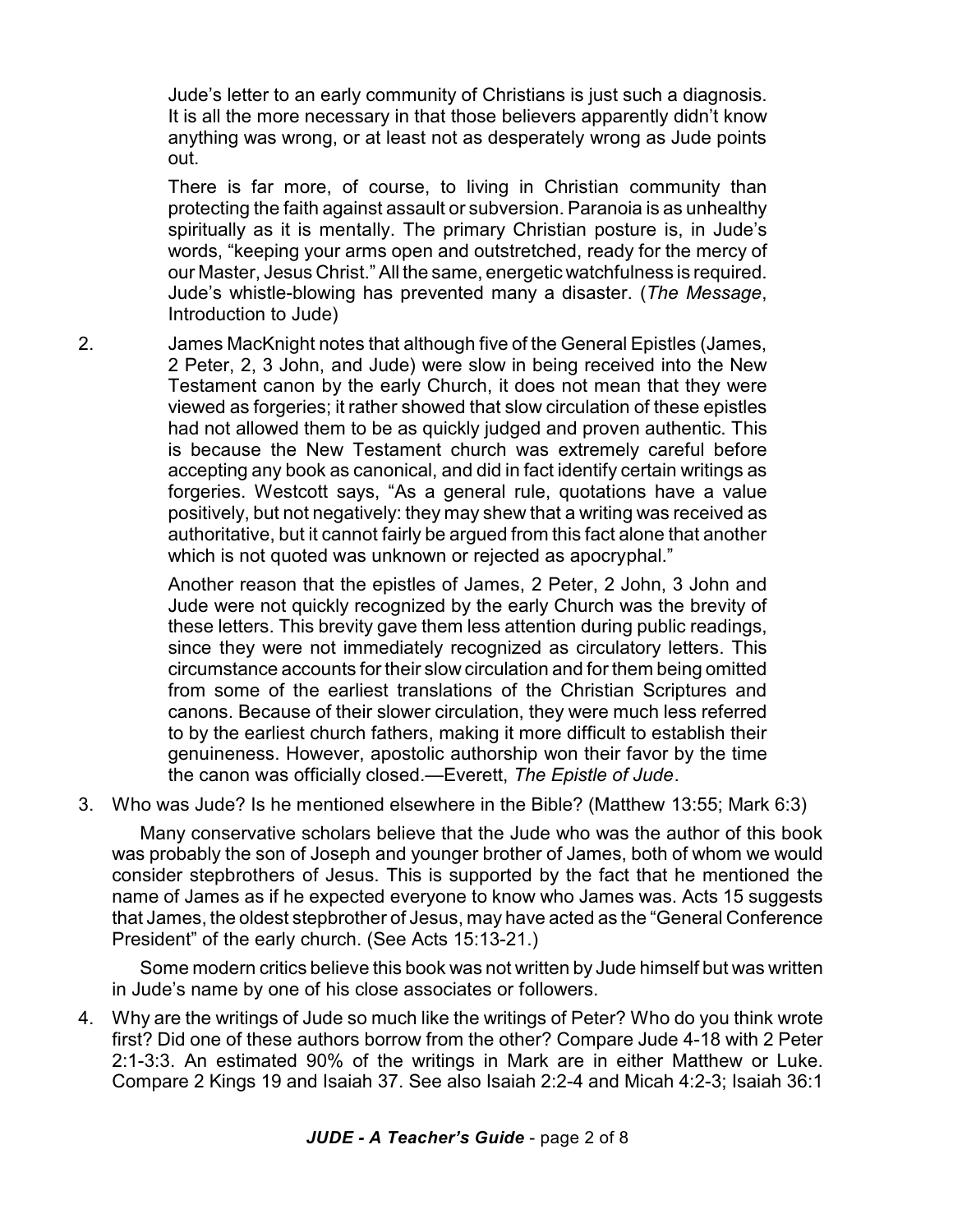and 2 Kings 18:13. Could a Bible writer be accused of plagiarism? Fifty-five verses are verbatim in both Ephesians and Colossians; Paul was the author of both books.

The Book of Jude is similar to portions of 2 Peter. This raises questions about whether either of these biblical authors borrowed from the other. Compare the following passages:

| Jude    | 2 Peter     |
|---------|-------------|
| 2       | 1:2         |
| 3       | 1:5         |
| 5a      | 1:12        |
| $5b-19$ | $2:1 - 3:3$ |
| 24      | 3:14        |

There are only two ways that have been suggested for significant similarities to arise in the writings of two different authors. Either one of them borrowed from the other or both of them borrowed from a third source, perhaps local legends or traditions handed down from the Jewish fathers and learned by many Jewish children. If that is the case, it would not be considered unusual for both authors to use these words, assuming all readers were familiar with them, without in any way borrowing from each other.

5. Conservative Christian scholars have often contended that one argument against the inspiration of the *Apocrypha* and the *Old Testament Pseudepigrapha* is that they are not quoted in the New Testament. Then, how do we explain that Jude 9 (Compare 2 Peter 2:11.) seems to refer to *The Assumption of Moses* a pseudepigraphical book probably written in the first century? Three early church fathers–Clement of Alexandria, Origen, and Didymus–all asserted that Jude 9 is a quotation from that other book. However, it should be noted that this verse is not found in the portions of *The Assumption of Moses* that we have available today.

There are parallels between the pseudepigraphical books of *1 Enoch* and *The Assumption of Moses* and the books of 2 Peter and Jude. The following notes on these two books are from the *SDA Bible Commentary* or the *SDA Bible Dictionary*:

**First Enoch (Ethiopic Enoch).**—This is a compilation of the works of several authors, who were Pharisees, and was written partly in Hebrew, partly in Aramaic. It is known today as "Ethiopic" because it has been preserved only in an Ethiopic version.

Of particular interest are its teachings regarding the coming kingdom and the future life. It appears to declare of the transcendental ruler of that kingdom that he was hidden with God since before the creation of the world (chs. 46:1,2; 48:6; 62:7). Several titles apparently given him are applied in the New Testament to Jesus. Thus he is called "His [God's] Anointed [or Messiah]" (ch. 52:4); "the Righteous [or Just] One" (ch. 38:2; cf. Acts 3:14); "the Elect [or Chosen] One" (Enoch 40:5; 45:3,4; cf. Luke 23:35); and "the Son of Man" (Enoch 46:3,4; 62:5). The different parts of 1 Enoch, apparently by different authors, indicate the presence of varying views among the Jews of the 1st century B.C. in regard to the Messianic kingdom: 1 Enoch 1-36 teach that it will be eternal on the earth after the final judgment; 1 Enoch 37-71, that it will be eternal on earth and in heaven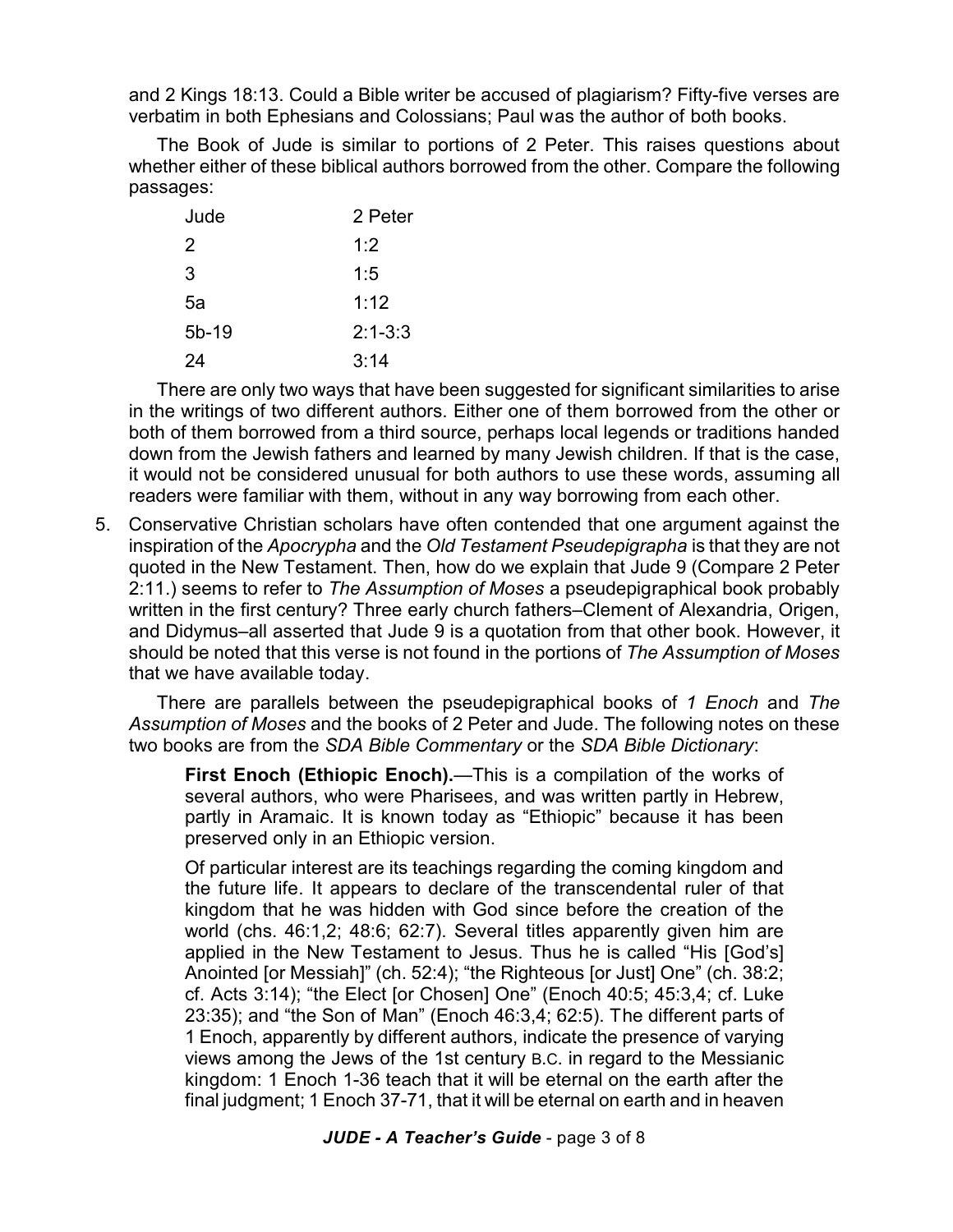and will be introduced by the last judgment; and 1 Enoch 91-104 hold that the Messianic kingdom is to be temporary and on earth, and will be followed by the final judgment.

Prominence is also given to Azazel, who is identified as the one who "hath taught all unrighteousness on earth and revealed the eternal secrets which were (preserved) in heaven, which men were striving to learn" (1 Enoch 9:6; R. H. Charles, *The Apocrypha and Pseudepigrapha of the Old Testament,* vol. 2, p. 193). The final judgment of Azazel is declared in the words, "The Lord said to Raphael: 'Bind Azâzêl hand and foot, and cast him into the darkness: and make an opening in the desert, which is in Dûdâêl, and cast him therein. … And on the day of the great judgment he shall be cast into the fire. … The whole earth has been corrupted through the works that were taught by Azâzêl: to him ascribe all sin'" (1 Enoch 10:4-8; Charles, *op. cit.*, vol. 2, pp. 193,194). Although this identification of Azazel with Satan cannot be taken as proved on the authority of the Book of Enoch, its appearance here is evidence of the Jewish understanding of the figure of Azazel in the 1st century B.C.

1 Enoch indicates the ferment of eschatological thinking prominent in certain areas of Judaism just before and during the New Testament period. The prophecy of Enoch recorded in Jude 14 is closely paralleled in 1 Enoch 1:9. Authorities differ on dates assigned to the various sections of this book, but it is generally agreed that the entire book was in circulation at least by the middle of the 1st century B.C.—Nichol, F. D. (Ed.). (1980). The Pseudepigrapha. *The Seventh-day Adventist Bible Commentary* (Vol. 5, pp. 87-88). Review and Herald Publishing Association.

**Assumption of Moses.**—This work probably consisted originally of two distinct books, the *Testament of Moses* and the *Assumption*. The author, a Pharisee, attempted to draw his compatriots back to the old paths of implicit obedience to the Torah. Patriotically, he looked for the return of the ten tribes and felt that it was the duty of Israel to keep the law and to pray God to intervene in their behalf. This work seems to have been written during the 1st century A.D. Early Christian writers connected Jude 9 with this book, but Jude's words are not found in the Assumption in the sections that are extant today.—Nichol, F. D. (Ed.). (1980). The Pseudepigrapha. *The Seventh-day Adventist Bible Commentary* (Vol. 5, p. 89). Review and Herald Publishing Association

*The Assumption of Moses.* A composite Jewish work written in Hebrew or Aramaic early in the 1st cent., but surviving only in part in 2 Latin fragments, translated from the lost Greek version. The fragments contain Moses' speech to Joshua predicting the history of Israel, but the account of Moses' death and of his assumption are lost. (Article on Pseudepigrapha, *SDA Bible Dictionary*)

To protest against the growing secularization of the Pharisees, The *Assumption of Moses* was written around A.D. 7 to 29. (*Nelson's New Illustrated Bible Dictionary*) [Brackets and content in brackets are in the source referenced.]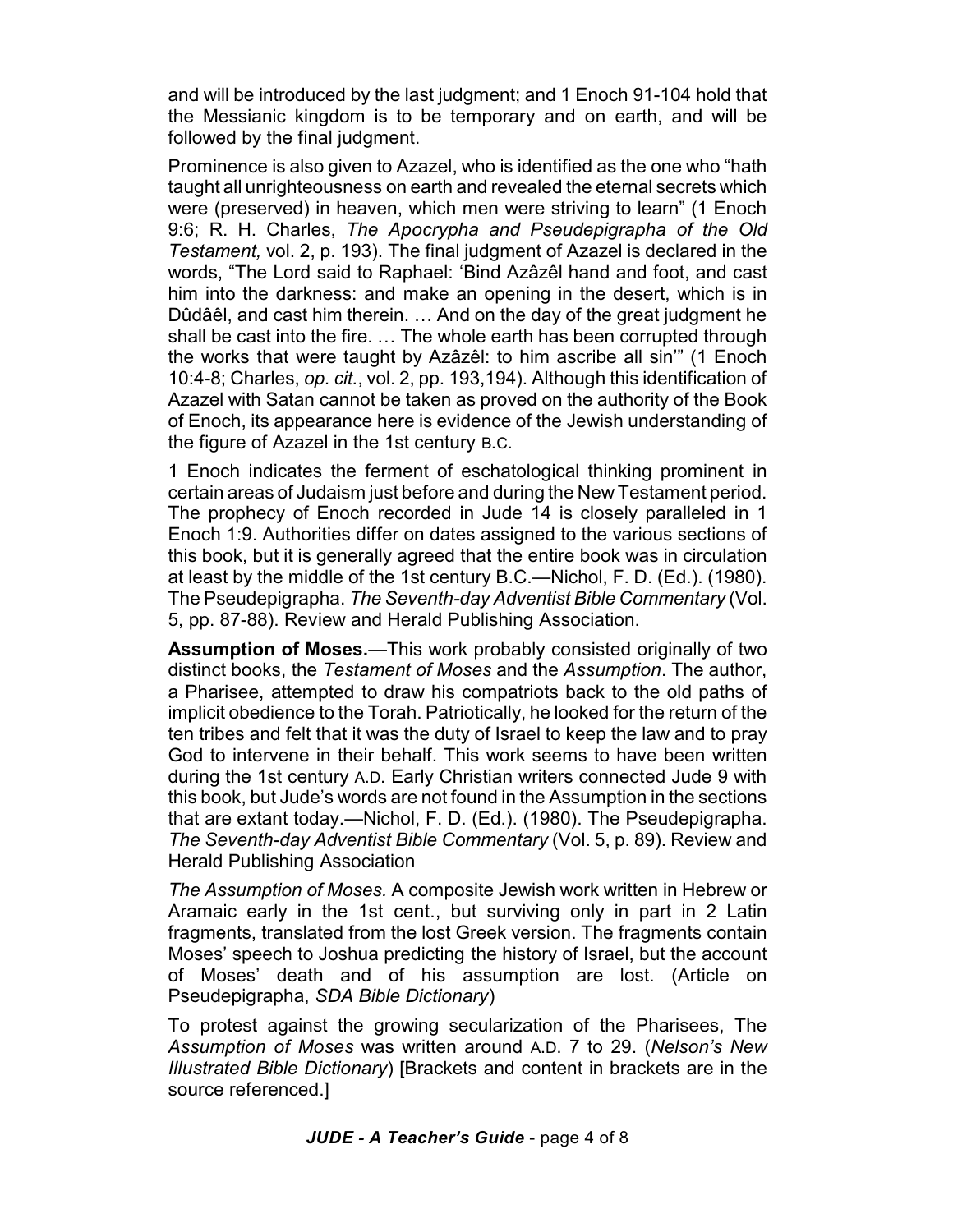- 6. Jude 6 (Compare 2 Peter 2:4,9.) seems to be a reference to the pseudepigraphical book of 1 Enoch 10:4-6,12. There are similarities between: 1) Jude 4 and 1 Enoch 48:10; 2) Jude 9 and *The Assumption of Moses*; and 3) Jude 13 and 1 Enoch 60:8. If the *Los Angeles Times* or even the *National Enquirer* should say something that an inspired writer had already said, would this fact give it greater or less authority? Would it have any effect on its inspiration at all? Aren't the only things that really matter: 1) Did Enoch say it? And 2) Is it true?
	- **Jude 4** (*GNB*): For some godless people have slipped in unnoticed among us, persons who distort the message about the grace of our God in order to excuse their immoral ways, and who reject Jesus Christ, our only Master and Lord. Long ago the Scriptures predicted the condemnation they have received.
	- **2 Peter 2:1** (*GNB*): False prophets appeared in the past among the people, and in the same way false teachers will appear among you. They will bring in destructive, untrue doctrines, and will deny the Master who redeemed them, and so they will bring upon themselves sudden destruction.
	- **1 Enoch 48:10**: ...For they have denied the Lord of the Spirits and his Messiah. Blessed be the name of the Lord of the Spirits. (*The Old Testament Pseudepigrapha*, vol. 1, James Charlesworth, editor)
	- **Jude 6** (*GNB*): Remember the angels who did not stay within the limits of their proper authority, but abandoned their own dwelling place: they are bound with eternal chains in the darkness below, where God is keeping them for that great Day on which they will be condemned.
	- **2 Peter 2:4** (*GNB*): God did not spare the angels who sinned, but threw them into hell, where they are kept chained in darkness, waiting for the Day of Judgement....<sup>9</sup>And so the Lord knows how to rescue godly people from their trials and how to keep the wicked under punishment for the Day of Judgement.
	- **1 Enoch 10:4-6**: And secondly the Lord said to Raphael, "Bind Azaz'el hand and foot (and) throw him into the darkness!" And he made a hole in the desert which was in Duda'el and cast him there; he threw on top of him rugged and sharp rocks. And he covered his face in order that he may not see light; and in order that he may be sent into the fire on the great day of judgment.
	- **1 Enoch 10:12**: ...and when they have seen the destruction of their beloved ones, bind them for seventy generations underneath the rocks of the ground until the day of their judgment and of their consummation, until the eternal judgment is concluded. (*The Old Testament Pseudepigrapha*, vol. 1, James Charlesworth, editor)
- 7. The pseudepigraphical book 1 Enoch in 1:9 reads:
	- **1 Enoch 1:9**: Behold, he will arrive with ten million [footnote: ten thousand times a thousand.] of the holy ones in order to execute judgment upon all. He will destroy the wicked ones and censure all flesh on account of everything that they have done, that which the sinners and the wicked ones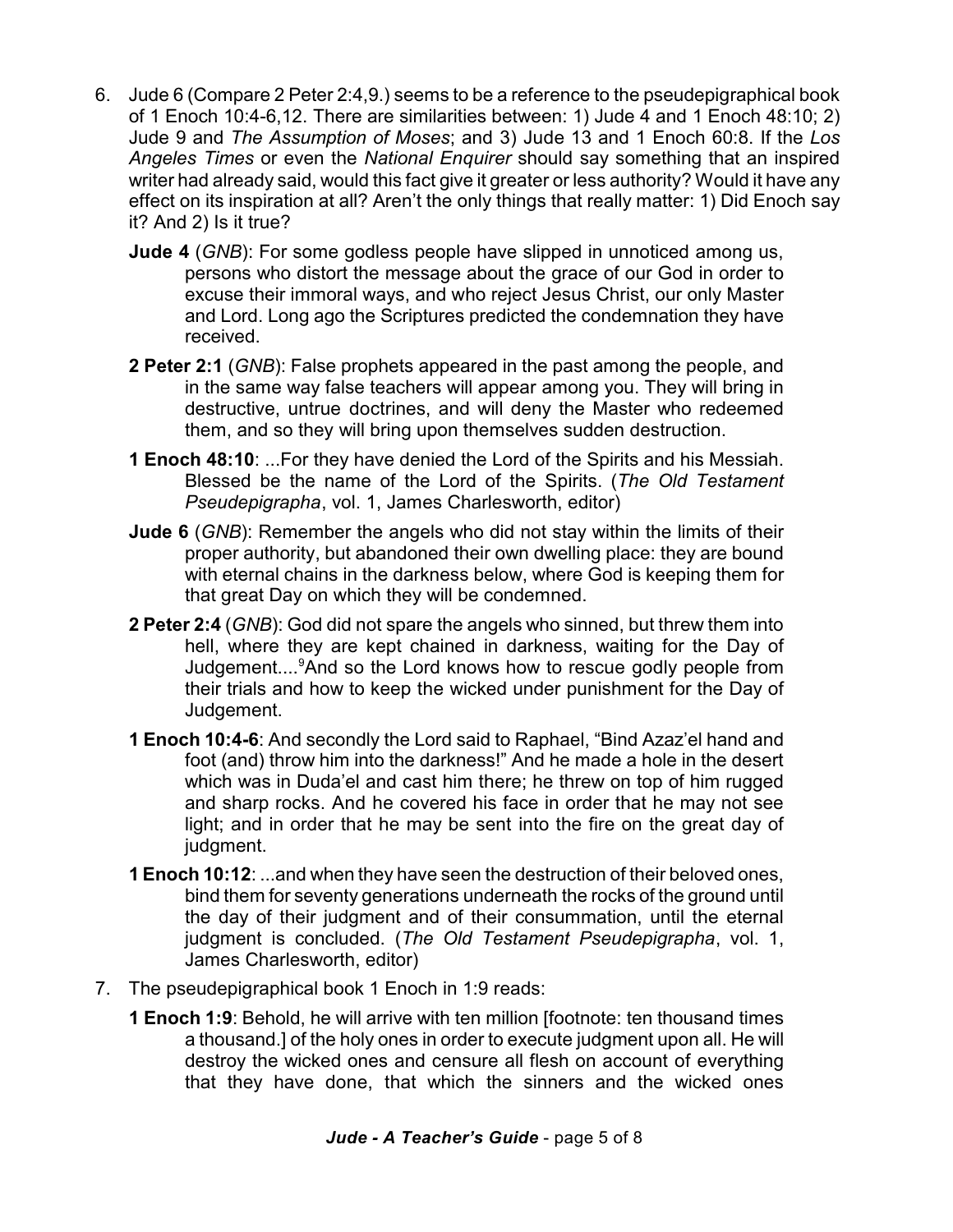committed against him. (*The Old Testament Pseudepigrapha*, by James H. Charlesworth, vol. 1, p. 13,14) [Content in brackets is added.]

This book was probably written in the first century B.C.; but, it claims to have been written by Enoch himself! Why would Jude apparently include this passage in Jude 14- 15?

See #1 above.

**Jude 14-15** (GNB): <sup>14</sup>It was Enoch, the seventh direct descendant from Adam, who long ago prophesied this about them: "The Lord will come with many thousands of his holy angels <sup>15</sup> to bring judgement on all, to condemn them all for the godless deeds they have performed and for all the terrible words that godless sinners have spoken against him!"

It is clear that these examples as translated from the Ethiopic back into Hebrew or English are quite similar to the Greek of the New Testament. First Enoch was written by several Pharisees, perhaps initially partially in Hebrew and partially in Aramaic (the language of Palestine in Jesus's day). It was written in several different parts, some as early as 200 B.C. and some as late as 100 B.C. Thus, it is clear that the writings of those Pharisees which they claimed were written by Enoch were written a long time before Jude wrote his small book. It is also quite likely that all of these materials were a part of an oral tradition passed on from parent to child down through the centuries and eventually accepted as being true by much of the population in Jesus's day.

8. Some think that Christians in our day should look for their "spiritual roots" primarily to the reformers, especially Luther. Considering this, would you agree with Luther that the five books: Hebrews, James, 2 Peter, Jude, and Revelation do not measure up to the standard of the rest of the Bible and should be given a "lesser" status? Luther put them at the end of his New Testament, not even including them in the table of contents.

See #1 above.

9. In what sense was the fire that burned Sodom and Gomorrah eternal or everlasting? (Jude 7)

This is an important verse illustrating the normal biblical meaning of the terms *eternal* and *everlasting*. The following note, condensed from *A Greek-English Lexicon of the New Testament* by Arndt and Gingrich, may be helpful.

The Greek lexicon describes this as "of time to come which, if it has no end, is also known as eternity." To the ancient near-eastern mind, the vast stretches of time that we try to envision as "forever" were unfathomable. To them the term *forever* just meant "as long as it is supposed to last." While these verses suggest that forever does not have to go on for a long time, the righteous can be assured that eternal life will have no end because "there will be no more death." (See Revelation 21:4; compare 20:14.)

- **Revelation 14:10** (*RSV*): "He also shall drink of the wine of God's wrath...and he shall be tormented with fire and brimstone...**for ever** and ever."
- **Jude 7** (*RSV*): Sodom and Gomorrah...serve as an example by undergoing a punishment of **eternal** fire. [or forever fire]
- **Jude 7** (*GNB*): They suffer the punishment of **eternal** fire as a plain warning to all.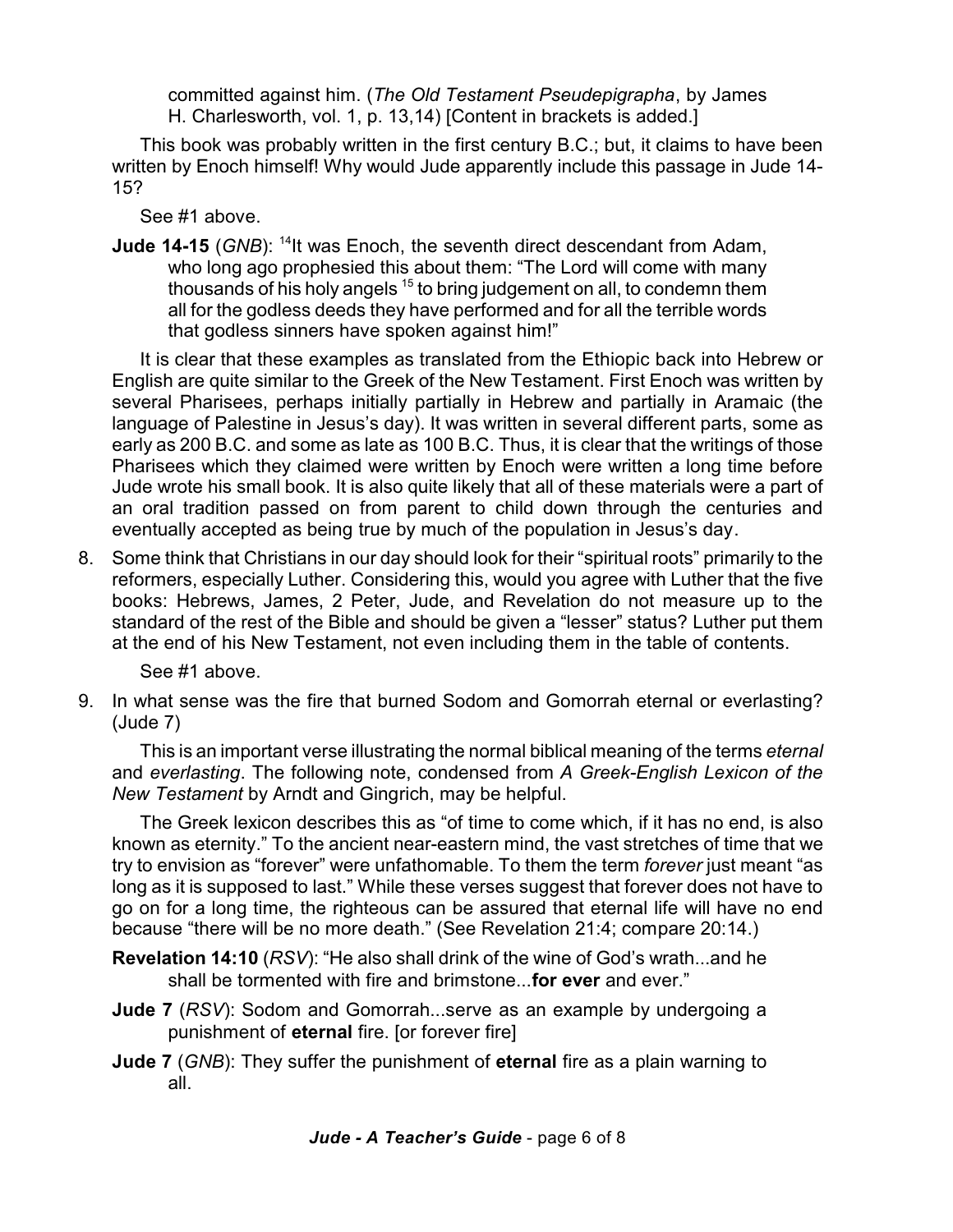- **Exodus 21:6** (*KJV*): Then his master shall bring him unto the judges; he shall also bring him to the door, or unto the door post; and his master shall bore his ear through with an aul; and he shall serve him **forever**. [Compare Deuteronomy 15:17.]
- **Exodus 21:6** (*GNB*):Then he will be his slave for life.
- **Jonah 2:6** (*GNB*): [Jonah said:] "I went down to the very roots of the mountains,

into the land whose gates lock shut **forever**.

But You, O Lord, my God,

brought me back from the depths alive."

- **Revelation 21:4** (*RSV*): [The voice speaking from the throne in heaven said:] "...He will wipe away every tear from their eyes, and death shall be no more, neither shall there be mourning nor crying nor pain any more, for the former things have passed away." [Content in brackets and bold type are added in the passages above.]
- **FOREVER.** (Ps. 136:1) *<olam* (oh-*lahm*); *Strong's* #5769: Eternity; the ages; infinity; the universe, the world. Derived from the verb *<alam* ("veil from sight" or "conceal"), *<olam* refers to that infinite and everlasting expanse God has created. It is both an unending expanse of space (universe) and time (eternity), indicating the limitless dimensions in which God's sovereignty is displayed. The word sometimes refers to the remotely distant past (Ps 93:2) and sometimes to the remotely distant future (Jer. 25:5). God is called  $\langle EL \rangle$   $\langle O L \rangle$   $\langle E \rangle$  the Everlasting God" (Gen. 21:33; Is. 40:28). As God is eternal, so is His mercy *le-<olam*, that is, "unto the forever." (*Hayford's Bible Handbook*)
- 5769. *(***>olam**, *o-lawm';* or **µl; [O >olam**, *o-lawm';* from 5956; prop. *concealed*, i.e. the *vanishing* point; gen. time *out of mind* (past or future), i.e. (practically) *eternity;* freq. adv. (espec. with prep. pref.) *always:*— alway (-s), ancient (time), any more, continuance, eternal, (for, [n-]) ever (-lasting, -more, of old), lasting, long (time), (of) old (time), perpetual, at any time, (beginning of the) world (+ without end). comp. 5331, 5703."—Strong, J. (1996). *The New Strong's Dictionary of Hebrew and Greek Words*. Nashville: Thomas Nelson.
- **Everlasting.** [Heb.*<El <Olam*, "for a long time," "for all time"; Gr. *aionios*, "agelasting," "for ever," "eternal."] A term Biblically denoting time of long duration, always in a relative sense with respect to the inherent nature of the circumstances or conditions described by the expression. Neither *<El <Olam* nor *aionios* of itself implies time without beginning or without end, as does the English term "everlasting." Because the meaning of these words is conditional on the nature of that to which they are applied, the period of time they designate may have neither beginning nor end, or a beginning without an end, or both beginning and end. "Perpetual" would at times be a preferable English translation. *<El <Olam* indicates time of indefinite duration whose limits are either unknown or unspecified. When used of God it means "eternal" in the absolute sense, without beginning or

*Jude - A Teacher's Guide* - page 7 of 8